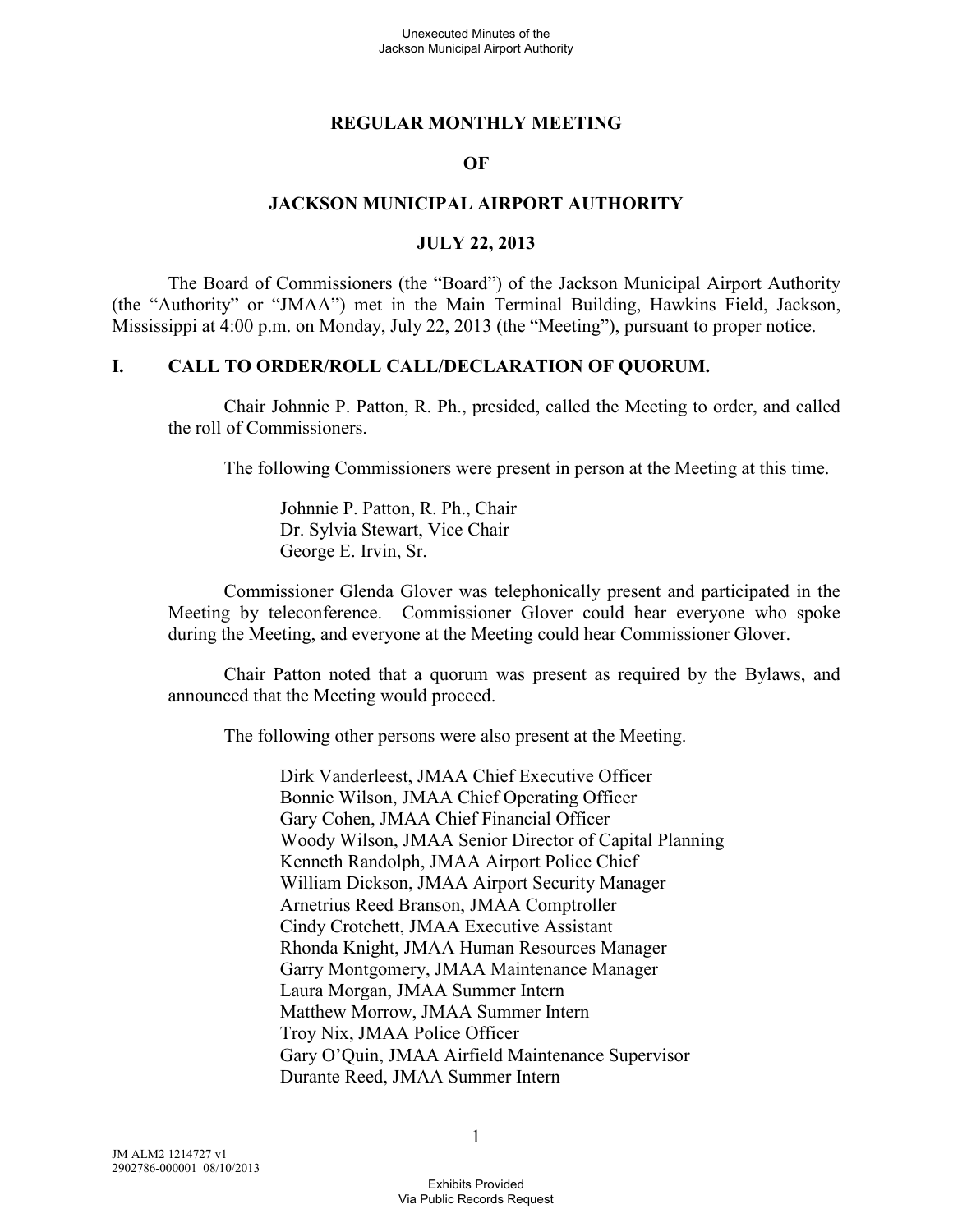Joyce Tillman, JMAA Facilities Engineer Jack Weldy, JMAA Properties Manager Chuck Lott, Neel-Schaffer, Inc. Brian Nettles, Waggoner Engineering, Inc. Alan Moore, Baker Donelson Bearman Caldwell & Berkowitz Jeff Wagner, Baker Donelson Bearman Caldwell & Berkowitz Marlena Pickering, Baker Donelson Bearman Caldwell & Berkowitz

## **II. APPROVAL AND EXECUTION OF MINUTES.**

#### **A. Regular Meeting of the Board of Commissioners, June 24, 2013.**

After discussion, upon motion duly made by Commissioner Stewart, seconded by Commissioner Irvin, and unanimously approved by the affirmative votes of all Commissioners present, the minutes described above were approved as presented and directed to be filed in the appropriate minute book and records of the Authority.

#### **III. PUBLIC COMMENTS.**

None.

## **IV. REPORTS.**

### **A. Chief Executive Officer.**

- **1.** *Airport Project Manager Summary, Period Ending June 30, 2013.*
- **2.** *Airport Activity Statistics Report, Period Ending June 30, 2013.*

Mr. Vanderleest directed the Board's attention to the Airport Project Manager Summary and the Airport Activity Statistics Report as found in the packet distributed to the Board prior to the Meeting (the "Packet"), and discussed these reports with the Board. A copy of the Packet is attached as an exhibit to the minutes of the Meeting.

Mr. Vanderleest expressed special appreciation to Woody Wilson, JMAA Senior Director of Capital Planning, for his extraordinary work in reopening Runway 16L/34R at Jackson-Medgar Wiley Evers International Airport.

## **3.** *Employee and Organizational Recognitions.*

a. Employee of the Month, June 2013: Anthony Manning, Police Corporal, Department of Public Safety.

> Mr. Vanderleest recognized and commended Corporal Manning for being named Employee of the Month for June 2013.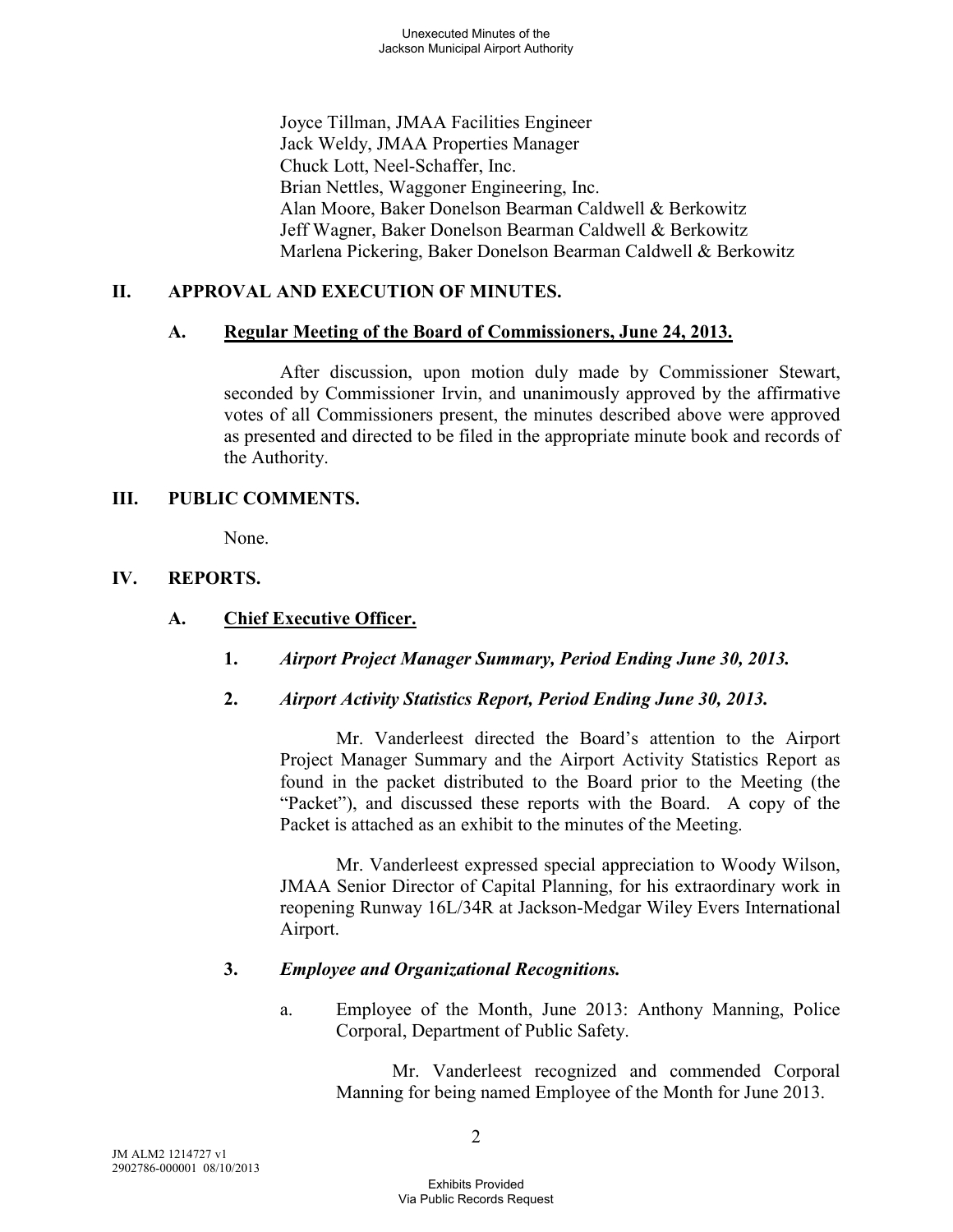## **4.** *Professional Development Recognitions.*

a. Troy Nix, Certified Police Officer, Department of Public Safety: Certificate of Completion Level III ATSI, sponsored by AAAE Airport Training & Safety Institute.

> Mr. Vanderleest recognized and commended Officer Nix for completing Level III ATSI, as sponsored by the AAAE Airport Training & Safety Institute.

## **5.** *Summer Youth Intern Recognitions.*

Mr. Vanderleest recognized the following individuals for participating in the Authority's summer intern program.

- a. Laura Morgan: JAN Aviation Intern.
- b. Matthew Morrow: JAN Maintenance Summer Intern.
- c. Durante Reed: JAN Administration Summer Intern.

Chair Patton thanked the summer interns, on behalf of the Board, for their work with JMAA during the summer.

## **6.** *Professional Recognitions.*

a. Jackson Municipal Airport Authority: 2013 Best Places to Work in Mississippi, Mississippi Business Journal.

> Mr. Vanderleest said that the Authority had been nominated as a 2013 Best Place to Work by the Mississippi Business Journal.

## **B. Attorney.**

## **1.** *Settlement of Litigation with James Myers.*

Mr. Wagner asked the Board to consider approval of a settlement in the amount of \$5,000 to be paid to James Myers in full and complete settlement of his lawsuit against JMAA, claiming racial discrimination. Mr. Wagner said that the entire \$5,000 would be paid by the Authority's insurance carrier. Mr. Wagner emphasized that the settlement agreement would specifically state that JMAA did not admit any liability, and said that the settlement proposal was being made in lieu of paying the costs of litigation, which were expected to exceed the amount being paid in settlement.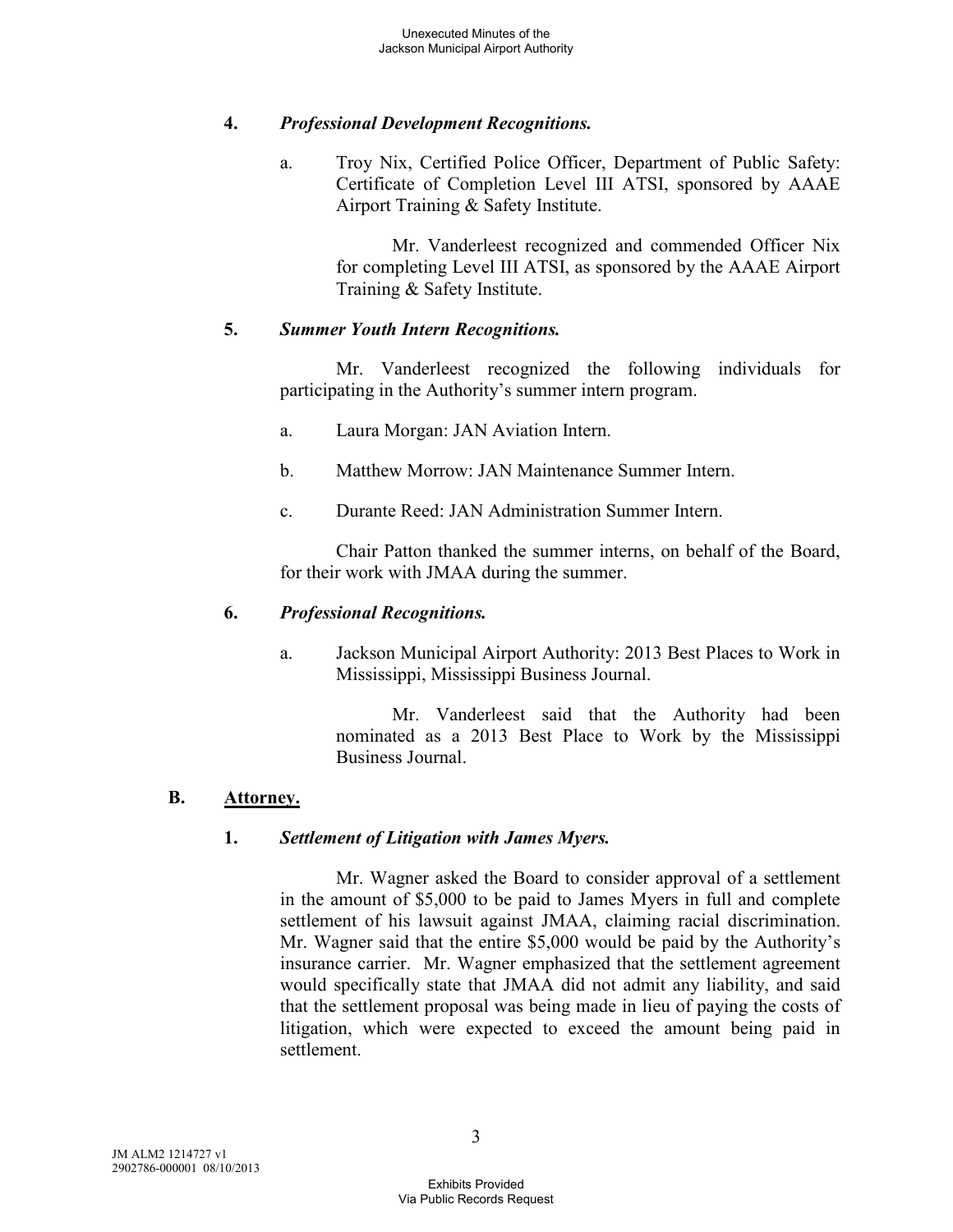After discussion, upon motion duly made by Commissioner Stewart, seconded by Commissioner Irvin, and unanimously approved by the affirmative votes of all Commissioners present, the Board authorized the settlement of Mr. Myers' claim in the above stated amount, subject to execution of a settlement agreement in a form acceptable to the Authority's legal counsel.

### **RESOLUTION APPROVING SETTLEMENT OF LITIGATION STYLED MYERS V. JACKSON MUNICIPAL AIRPORT AUTHORITY, CIVIL ACTION NO. 3:12-CV-00669-WHB-RHW IN THE UNITED STATES DISTRICT COURT FOR THE SOUTHERN DISTRICT OF MISSISSIPPI, JACKSON DIVISION**

**WHEREAS**, James L. Myers ("Myers") filed suit against the Jackson Municipal Airport Authority (the "Authority") in Cause No. 3:12-cv-00669-WHB-RHW in the United States District Court for the Southern District of Mississippi, Jackson Division (the "Lawsuit"); and

**WHEREAS**, Chubb Group of Insurance Companies, Inc., the Authority's employment practices liability insurance carrier ("Chubb"), provided a defense for the Authority in connection with the Lawsuit; and

**WHEREAS**, Chubb and the Authority's legal counsel have (i) advised the Board that, although both do not believe that the Authority is liable to Myers for any damages related to the Lawsuit, litigating the Lawsuit will be expensive and there is no certainty of the outcome if the Lawsuit goes to trial; and (ii) recommended that the Board of Commissioners (the "Board") of the Authority approve and authorize settlement of the Lawsuit by payment of \$5,000 to Myers, with all of said payment being made by Chubb and no portion of the payment being made by the Authority (the "Settlement Amount"); and

**WHEREAS**, the Board has considered the settlement proposal described above and the recommendations of Chubb and the Authority's legal counsel;

**NOW, THEREFORE, BE IT RESOLVED**, the Board hereby determines that it would be in the best interests of and in furtherance of the duties and responsibilities of the Authority to, and the Board hereby does, approve and authorize (i) payment of the Settlement Amount to Myers by Chubb in full settlement of the Lawsuit, and (ii) execution of all documents necessary and appropriate to accomplish settlement of the Lawsuit, said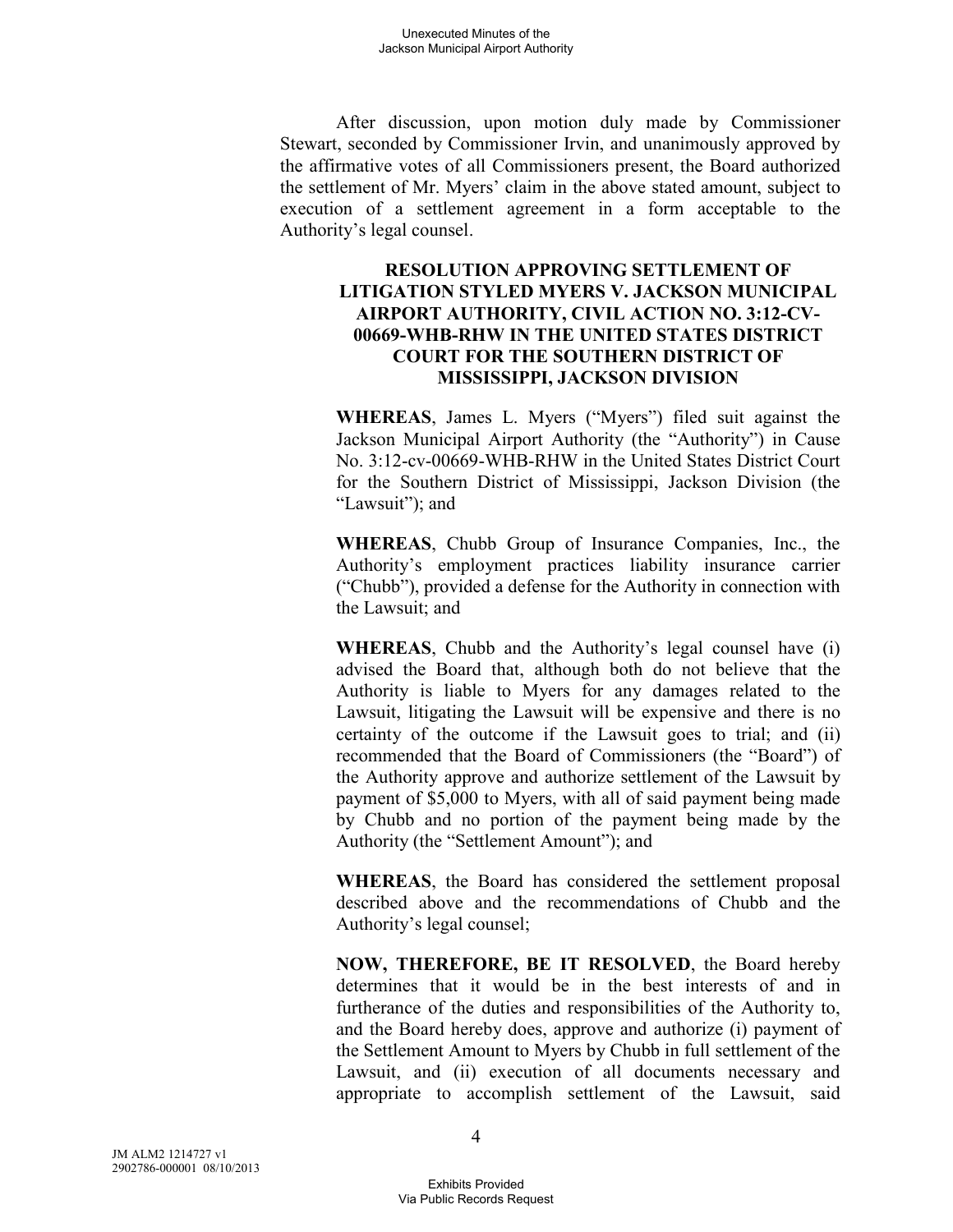documents to be approved as to form by the Authority's legal counsel prior to execution.

## **V. ACTION ITEMS.**

## **A. Financial Matters.**

## **1.** *Financial Reports for June 2013.*

- a. Balance Sheet: Accept.
- b. Income Statement: Accept.
- c. Claims Docket for June 2013: Approve.
- d. Quarterly Statistics.

Mr. Vanderleest directed the Board's attention to the above referenced financial reports for June 2013, the Claims Docket for June 2013, and the summary of the Third Quarter FY2013 statistics, all of which were included in the Packet.

After discussion, upon motion duly made by Commissioner Irvin, seconded by Commissioner Stewart, and unanimously approved by the affirmative votes of all Commissioners present, the Board adopted the following resolution.

#### **RESOLUTION ACCEPTING FINANCIAL REPORTS FOR JUNE 2013, APPROVING AND AUTHORIZING PAYMENT OF CLAIMS DOCKET FOR JUNE 2013, AND ACCEPTING QUARTERLY FINANCIAL REPORT**

**WHEREAS**, the Board of Commissioners (the "Board") of the Jackson Municipal Airport Authority (the "Authority") has reviewed and considered (i) the Balance Sheet and Income Statement for the Authority for the month and period ending June 30, 2013 (the "Financial Reports"); (ii) the Claims Docket for the Authority for the month of June 2013 (the "Claims"); and (iii) the financial reports for the Third Quarter FY2013 (the "Quarterly Report"), each of which was (x) included in the packet distributed to the Board prior to the July 22, 2013, Regular Monthly Meeting of the Board, and (y) incorporated herein by reference;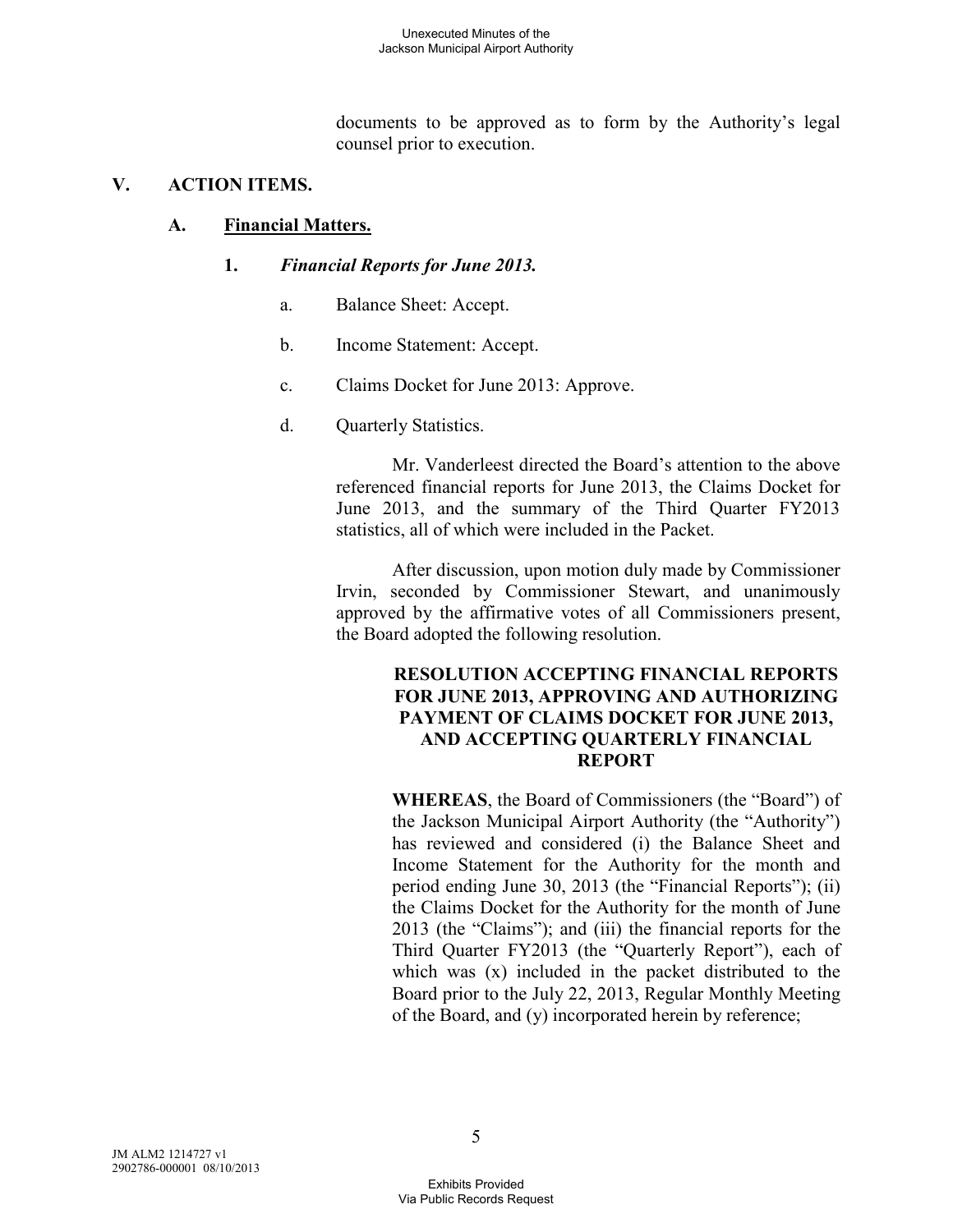**NOW, THEREFORE, BE IT RESOLVED**, the Board hereby (i) accepts the Financial Reports, (ii) approves and authorizes payment of the Claims in the total amount of \$849,334.46; and (iii) accepts the Quarterly Report.

#### **B. Service Agreements.**

There was no discussion or action regarding service agreements at the Meeting.

#### **C. Construction Projects.**

- **1.** *JMAA Project No. 005-13, Northwest Ramp Repair and Repaving, HKS: Authorize Advertisement for Bids.*
- **2.** *JMAA Project No. 010-13, Surface Markings for Runway 16R/34L, JAN: Authorize Advertisement for Bids.*
- **3.** *JMAA Contract No. 011-11-085, Power Resources Evaluation and Improvements – Boiler Plant Modification, JAN: Approve Change Order No. 1 (Metro Mechanical, Inc.).*
- **4.** *JMAA Project No. 007-11, Assessment and Repair of Aircraft Parking Aprons, JAN: Authorize Amendment (Aviation Group of Mississippi, LLC).*

Mr. Vanderleest directed the Board's attention to the memoranda in the Packet, which described these matters, and discussed these matters with the Board.

### **5.** *JMAA Contract No. 021-12-048, Reconstruction of Former Catering Space and Delta Airlines Flight Operations Area, JAN: Rescind Award of Contract to Major Associates, Inc.; Award Contract to Harris Constructors, Inc.*

Mr. Vanderleest distributed to the Board a memorandum dated July 19, 2013, which described this matter, and discussed this matter with the Board. A copy of the memorandum is attached as an exhibit to the minutes of the Meeting.

After discussion, upon motion duly made by Commissioner Irvin, seconded by Commissioner Stewart, and unanimously approved by the affirmative votes of all Commissioners present, the Board adopted the following resolution.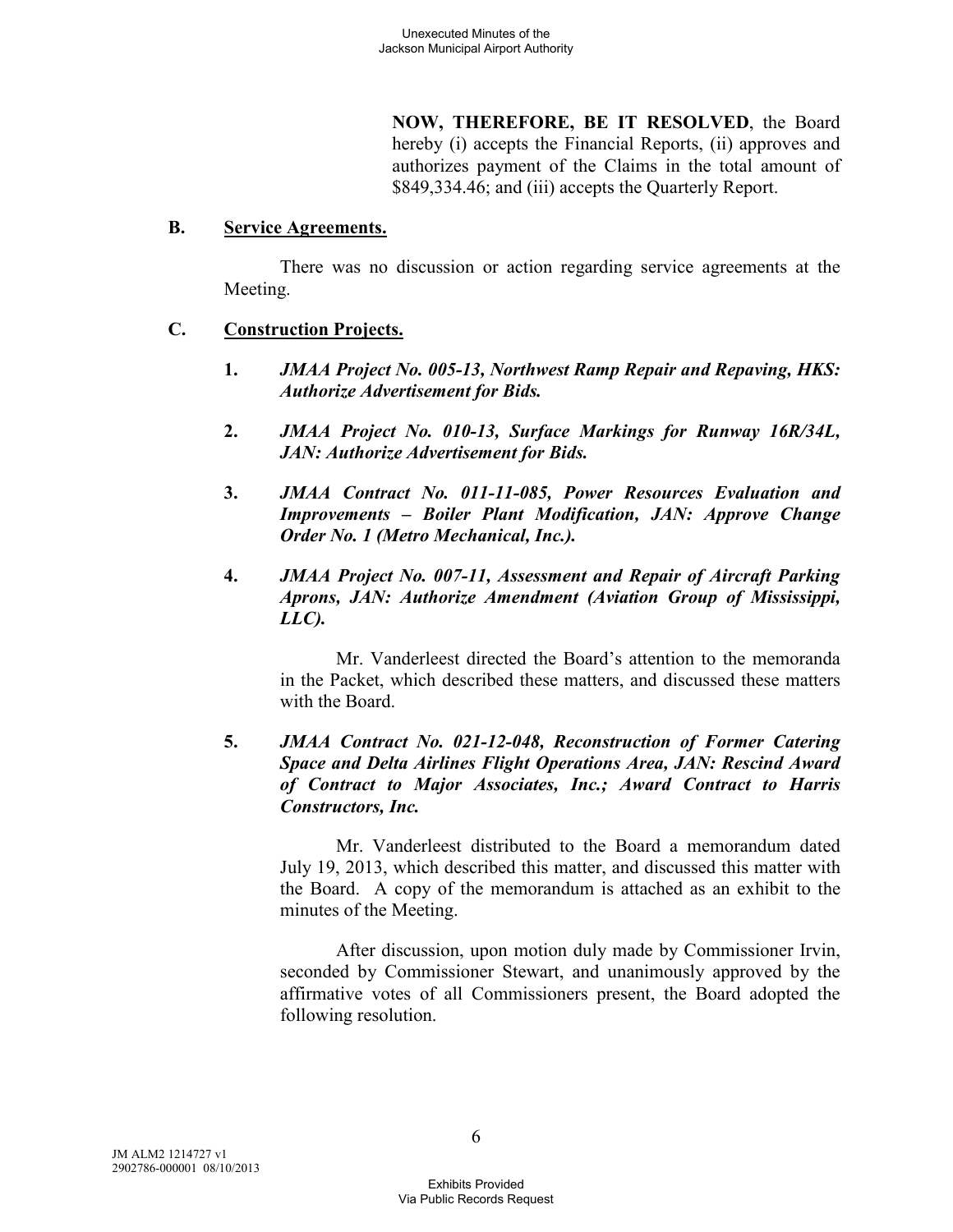## **RESOLUTION APPROVING AND AUTHORIZING CERTAIN ACTIONS WITH RESPECT TO CERTAIN CONSTRUCTION PROJECTS**

**WHEREAS**, the staff of the Jackson Municipal Airport Authority (the "Authority") has recommended that the Board of Commissioners (the "Board") of the Authority approve and authorize certain actions with respect to certain construction projects identified below, all as more particularly described in certain memoranda (i) included in the packet distributed to the Board prior to or at the July 22, 2013, Regular Monthly Meeting of the Board, and (ii) incorporated herein by reference (separately, each a "Memorandum;" collectively, the "Memoranda"); and

**WHEREAS**, the Board has reviewed the Memoranda and considered the recommendations therein by the staff of the Authority;

**NOW, THEREFORE, BE IT RESOLVED**, the Board hereby determines that it would be in the best interests of and in furtherance of the duties and responsibilities of the Authority to, and the Board hereby does, take the following actions:

- 1. The Board approves and authorizes (i) publication of an advertisement for bids for construction of JMAA Project No. 005-13, Northwest Ramp Repair and Repaving at Hawkins Field (the "Ramp Paving Project"); and (ii) an increase to the proposed budget for the Ramp Paving Project in the amount of \$79,000, for a new total project budget of \$615,000, all as more particularly described in that certain Memorandum dated July 6, 2013, which describes this matter.
- 2. The Board approves and authorizes publication of an advertisement for bids for the application of surface markings to Runway 16R/34L in connection with JMAA Project No. 010-13, Markings for Runway 16R/34L (the "Runway Marking Project") at Jackson-Medgar Wiley Evers International Airport ("JAN"), as more particularly described in that certain Memorandum dated July 10, 2013, which describes this matter.
- 3. The Board approves and authorizes negotiation and execution of Change Order No. 1 to Contract No. 011-11- 085 with Metro Mechanical, Inc. in connection with JMAA Project No. 011-11, Power Resources Evaluation and Improvement – Boiler Plan Modification Element at JAN,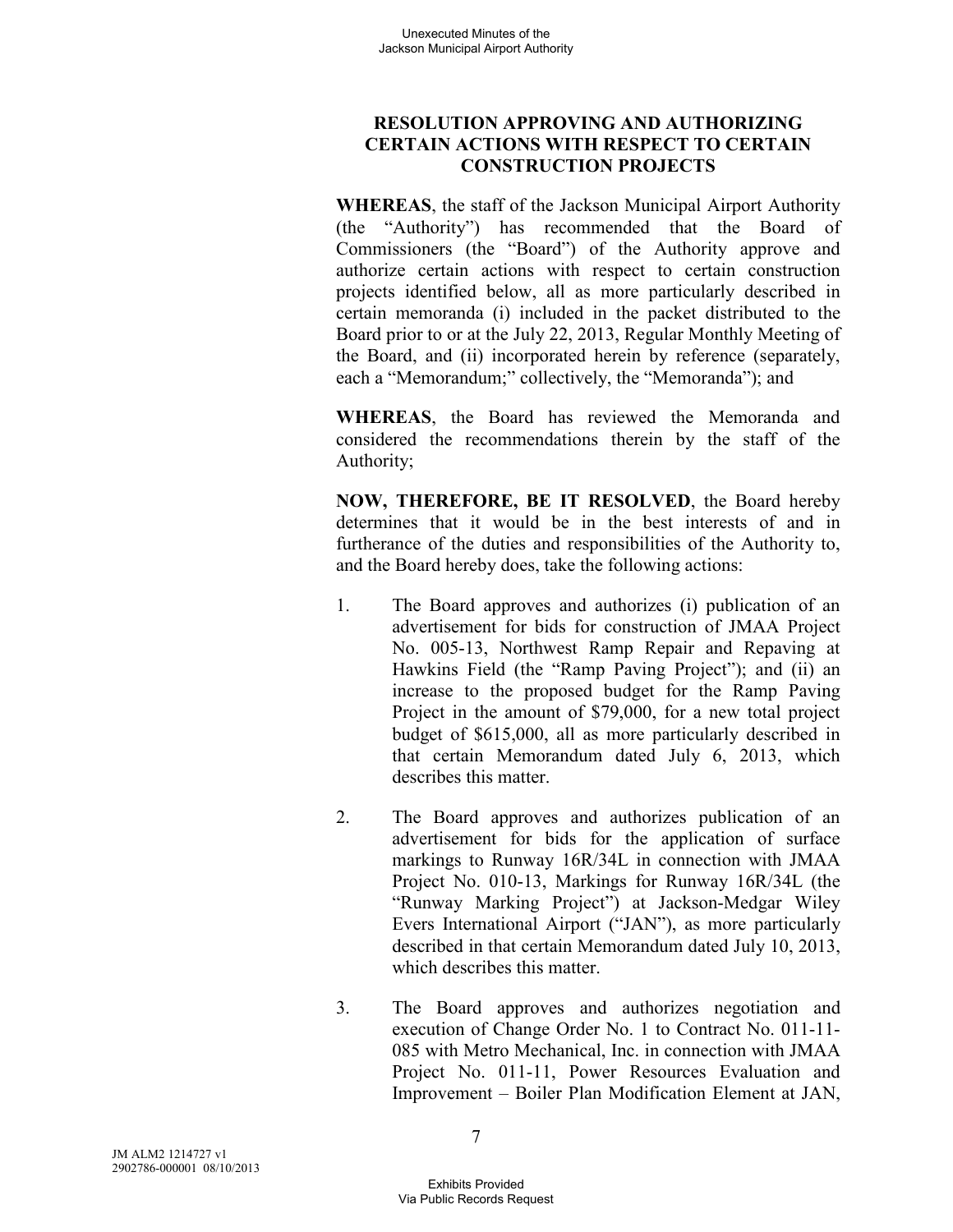as more particularly described in the Memorandum dated July 12, 2013, which describes this matter.

- 4. The Board approves and authorizes (i) negotiation and execution of an amendment to the existing professional services agreement between the Authority and Aviation Group of Mississippi, LLC ("AGM"), whereby AGM will provide additional services for design and construction inspection in connection with JMAA Project No. 007-11, Aircraft Parking Aprons Assessment and Repair (the "Parking Apron Project") at JAN, with fees for such additional services not to exceed \$79,448 for a new total contract budget for AGM of \$239,262 (the "AGM Amendment"), as more particularly described in the Memorandum dated July 17, 2013, which describes this matter, said AGM Amendment to be in such form and to contain such terms and conditions consistent with the Memorandum as may be deemed appropriate by the Chief Executive Officer of the Authority (the "CEO"), as evidenced by his execution thereof; and (ii) an increase to the project budget for the Parking Apron Project of \$79,448, for a new total Parking Apron Project budget of \$1,759,262, as set forth in the Memorandum.
- 5. The Board hereby (i) rescinds the award of that certain Contract No. 021-12-048 for reconstruction of the former catering space and Delta Airlines flight operations area at JAN (JMAA Project No. 021-12) ("Project No. 021-12") to Major Associates, Inc.; (ii) accepts the bid of Harris Constructors, Inc. ("Harris") in the amount of \$395,359 as the lowest and best bid for Project No. 021-12 and awards the contract for Project No. 021-12 to Harris; and (iii) authorizes and directs the staff of the Authority to negotiate and execute an appropriate agreement with Harris to accomplish Project No. 021-12 (the "Harris Agreement"), all as more particularly described in the Memorandum dated July 19, 2013, which describes this matter, said Harris Agreement to be in such form and to contain such terms and conditions consistent with Project No. 021-12 and the Memorandum, as may be deemed appropriate by the CEO, as evidenced by his execution thereof.

#### **D. Procurements.**

There was no discussion or action regarding procurements at the Meeting.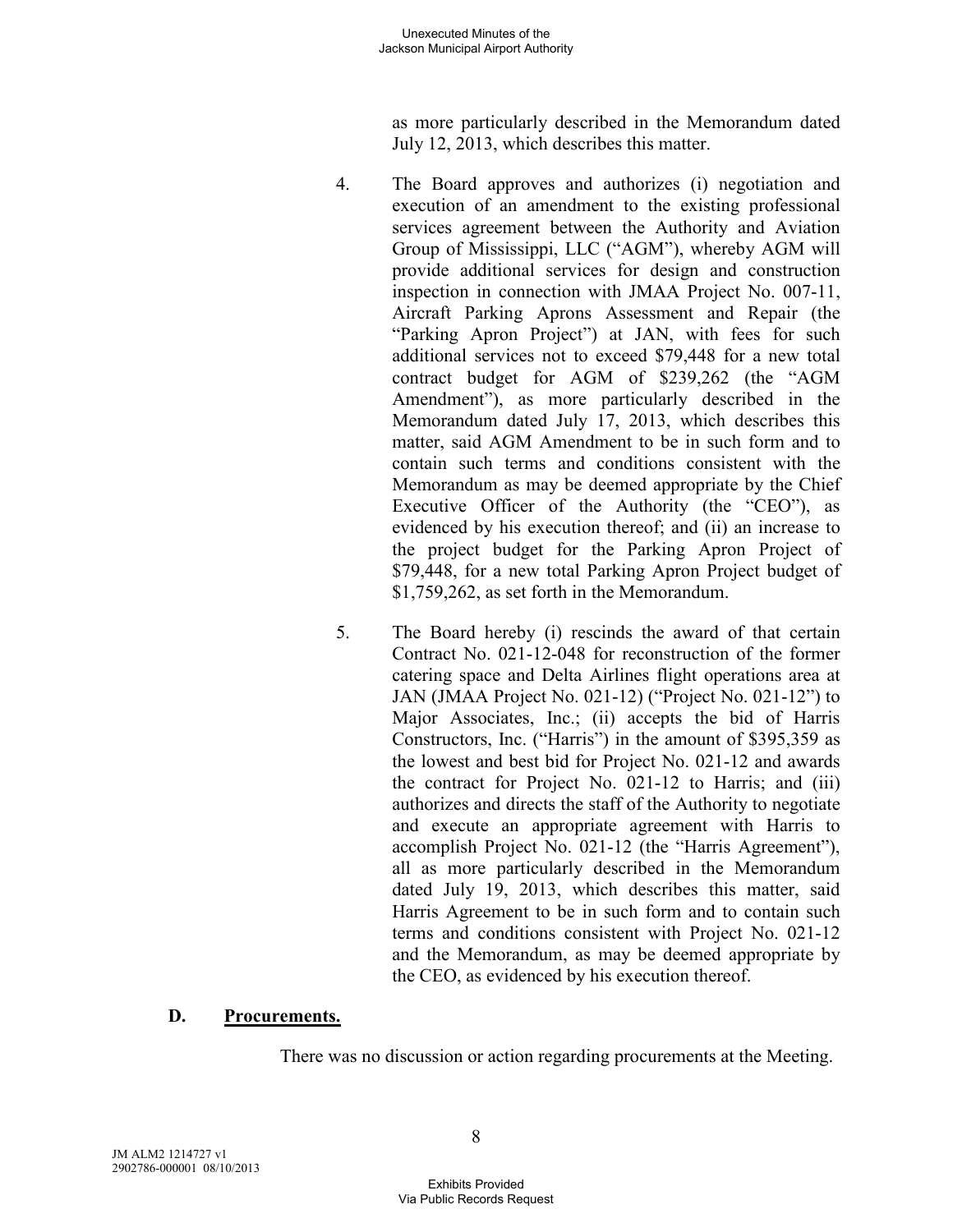#### **E. Grants.**

There was no discussion or action regarding grants at the Meeting.

#### **F. Other Matters.**

#### **1.** *Settlement and Release for Property Damage (Webster Electric Co., Inc./Union Standard Insurance Company).*

Mr. Vanderleest directed the Board's attention to the memorandum in the Packet, which described this matter, and discussed this matter with the Board.

After discussion, upon motion duly made by Commissioner Stewart, seconded by Commissioner Irvin, and unanimously approved by the affirmative votes of all Commissioners present, the Board adopted the following resolution.

### **RESOLUTION APPROVING AND AUTHORIZING (I) ACCEPTANCE OF SETTLEMENT OFFER AND (II) EXECUTION OF RELEASE FOR PROPERTY DAMAGE WITH WEBSTER ELECTRIC, INC.**

**WHEREAS**, the staff of the Jackson Municipal Airport Authority (the "Authority") has advised the Board of Commissioners (the "Board") of the Authority that an employee of Webster Electric Co., Inc. ("Webster") caused certain damage to the west concourse at Jackson-Medgar Wiley Evers International Airport on May 28, 2013, resulting in damages estimated at \$5,307.56 (the "Webster Claim"), as more particularly described in the memorandum dated July 15, 2013, which (i) was included in the packet distributed to the Board prior to the July 22, 2013, Regular Monthly Meeting of the Board, and (ii) is incorporated herein by reference (the "Memorandum"); and

**WHEREAS**, the staff has further advised the Board that Union Standard Insurance Company ("USIC"), Webster's general liability insurance company, requires that the Authority execute a certain property damage release relating to settlement of the Webster Claim before USIC will release payment for the Webster Claim to the Authority (the "Property Damage Release"); and

**WHEREAS**, the staff of the Authority has recommended that the Board approve and authorize execution of the Property Damage Release to settle the Webster Claim; and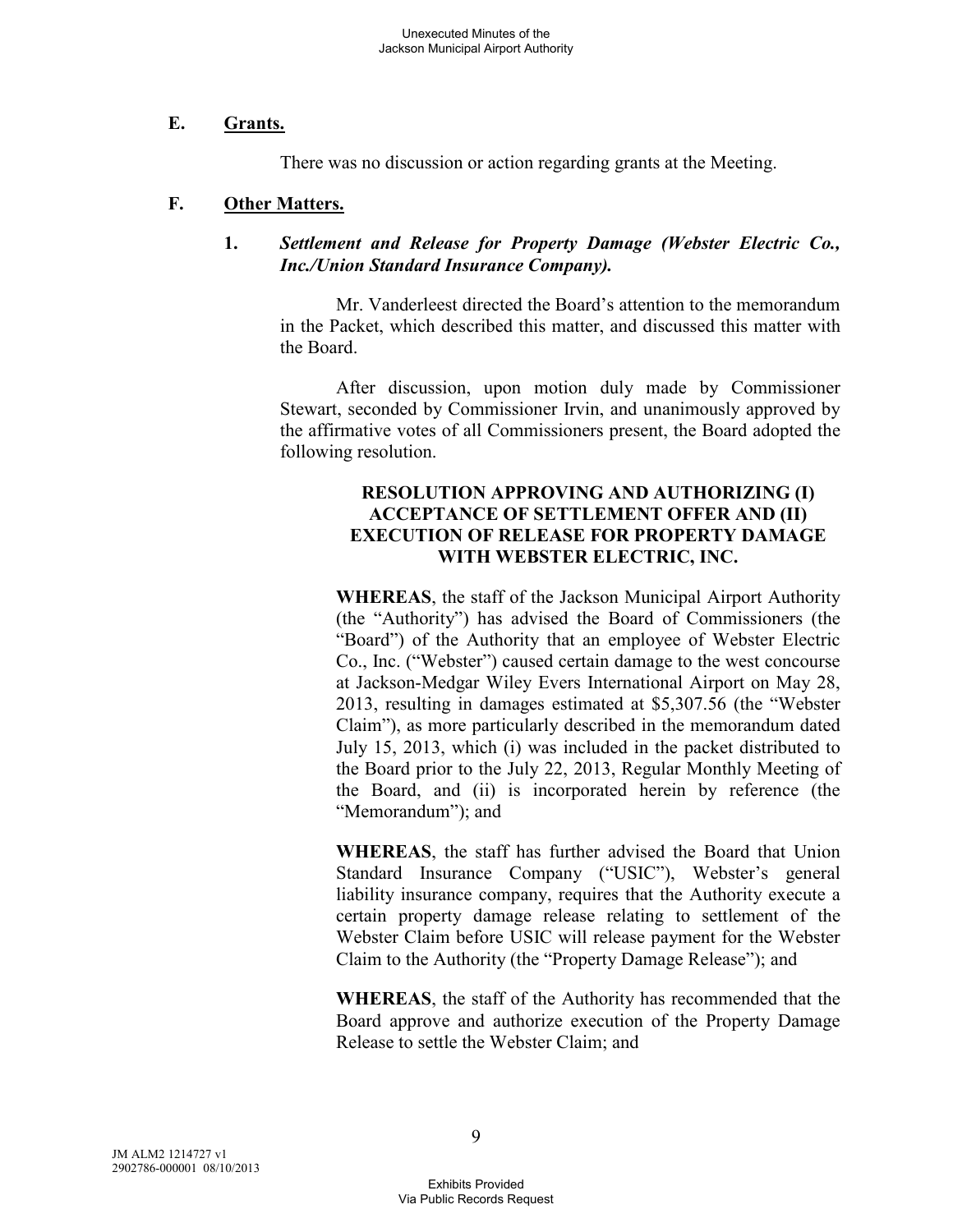**WHEREAS**, the Board has reviewed the Memorandum and considered the recommendation of the staff, and has concluded that the amounts to be paid to the Authority for the Webster Claim pursuant to the Property Damage Release is reasonable;

**NOW, THEREFORE, BE IT RESOLVED**, the Board hereby determines that it would be in the best interests of and in furtherance of the duties and responsibilities of the Authority to, and the Board hereby does, approve and authorize execution by the Chief Executive Officer of the Authority of the Property Damage Release to settle the Webster Claim in the amount of \$5,307.56.

## **2.** *Early Issues.*

There was no discussion or action regarding early issues at the Meeting.

# **3.** *Board Travel.*

There was no discussion or action regarding Board travel at the Meeting.

## **4.** *Special Meeting on September 26, 2013.*

Because of the expected absence of a quorum, the Board decided to cancel the Board Work Session previously scheduled for 7:30 a.m. on Thursday, September 19, 2013, and the Regular Monthly Meeting of the Board previously scheduled for 4:00 p.m. on Monday, September 23, 2013, and schedule a Special Meeting of the Board for 12:00 noon on Thursday, September 26, 2013.

# **VI. DISCUSSION: STRATEGIC INITIATIVES.**

There was no discussion or action regarding strategic initiatives at the Meeting.